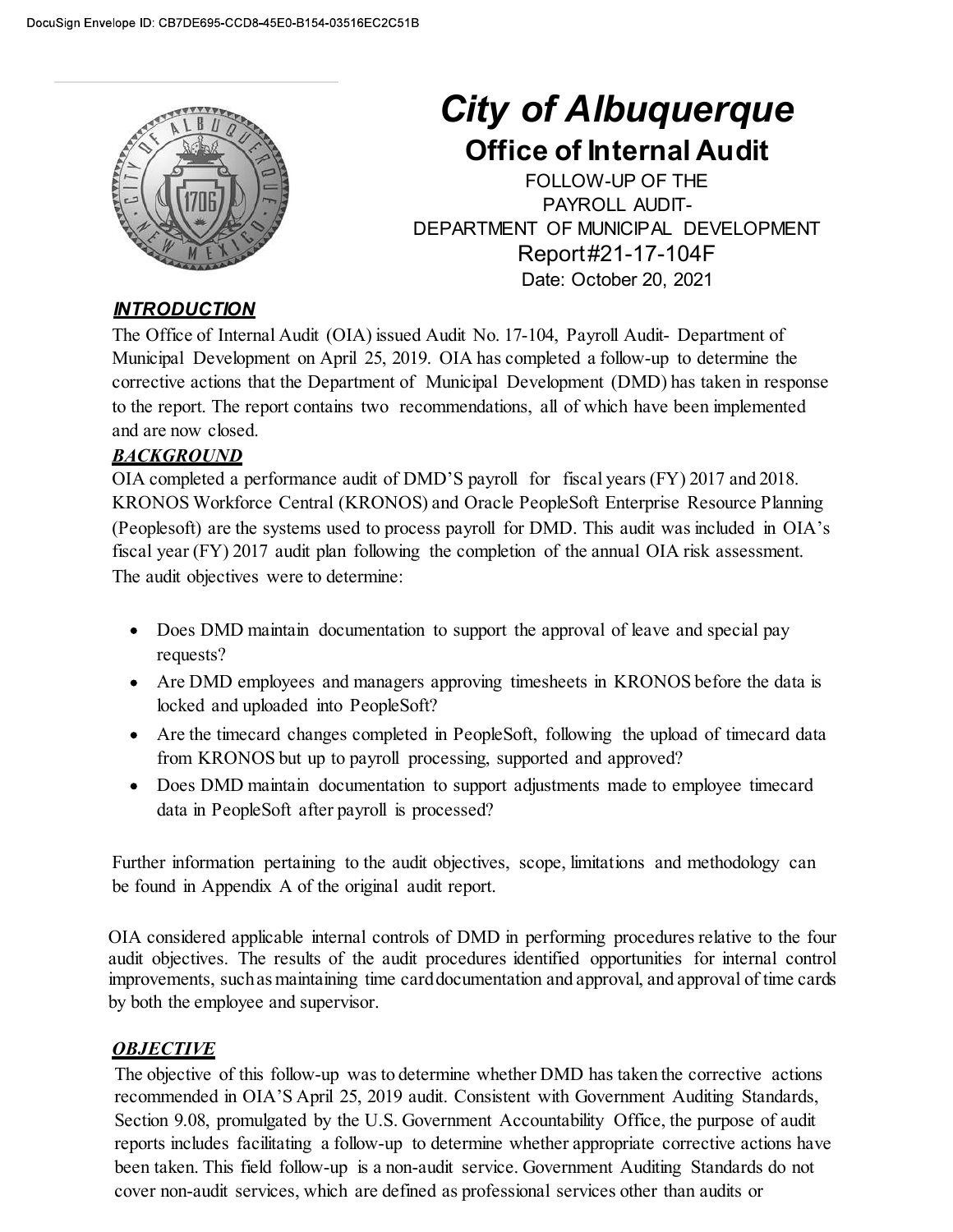attestation engagements. Therefore, DMD is responsible for the substantive outcomes of the work performed during this follow-up and is responsible to be in a position, in fact and appearance, to make an informed judgment on the results of the non-audit service. OIA limited ope ID: CB7DE695-CCD8-45E0-B154-03516EC2C51B<br>attestation engagements. Therefore, DMD is responsible for the substantive outcomes of the<br>work performed during this follow-up and is responsible to be in a position, in fact a April 25, 2019 through the submission of actions on September 15, 2021. ID: C87DE695-CCD8-45E0-B154-03516EC2C51B<br>
Station engagements. Therefore, DMD is responsible for the substantive outcomes of the<br>
K performed during this follow-up and is responsible to be in a position, in fact and<br>
earan attestation engagements. Therefore, DMD is responsible for the substantive outcomes of the work performed during this follow-up and is responsible to be in a position, in fact and appearance, to make an informed judgment o attestation engagements. Therefore, DMD is responsible for the substantive outcomes<br>work performed during this follow-up and is responsible to be in a position, in fact and<br>appearance, to make an informed judgment on the r

## METHODOLOGY

To achieve the objective, OIA:

- Obtained documentary evidence from DMD.
- actions taken.
- Verified the status of the recommendations that DMD had reported as implemented

## **RESULTS**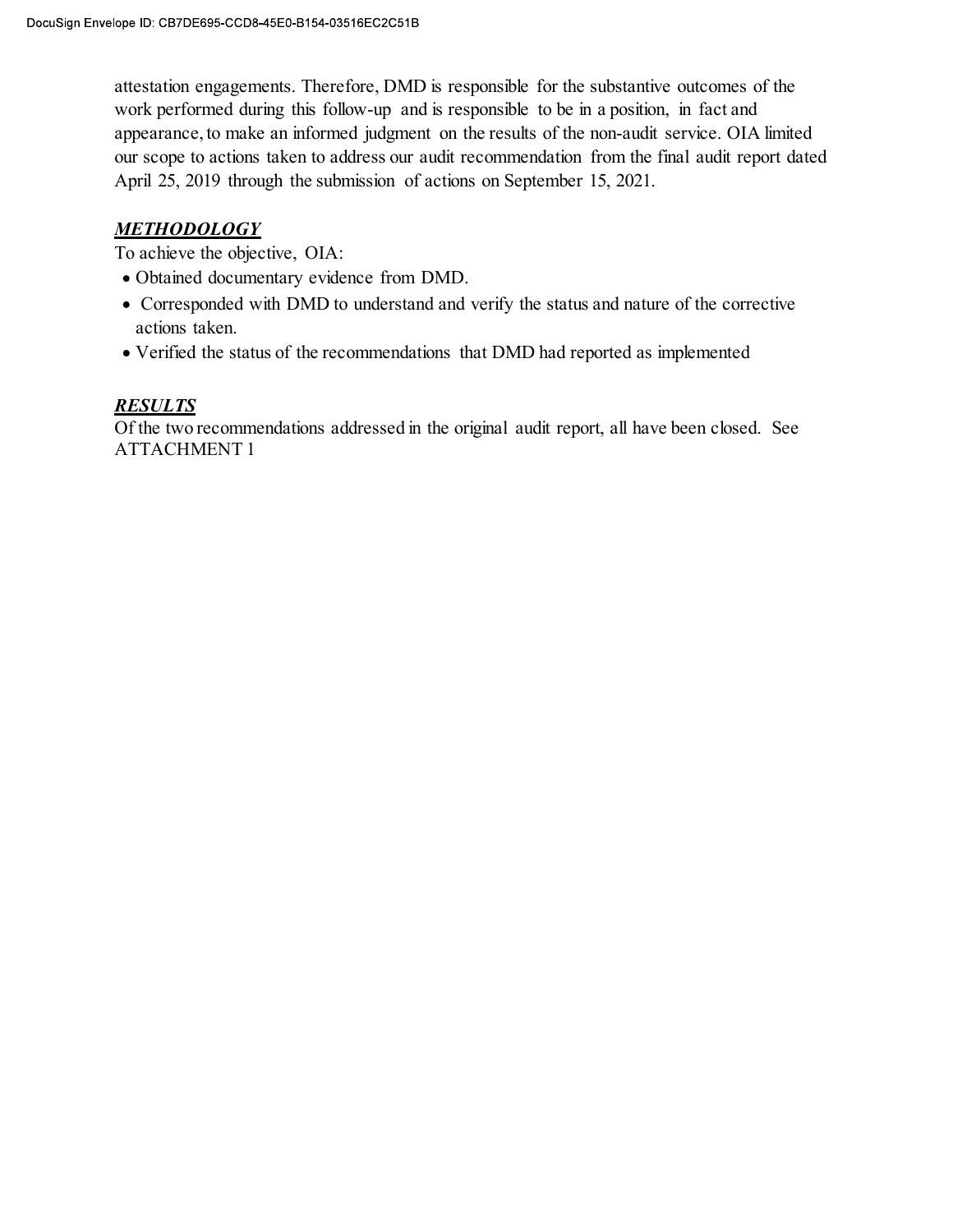Follow-Up lope ID: CB7DE695-CCD8-45E0-B154-03516EC2C51B<br>Follow-Up<br>Payroll Audit<br>Date: October 20, 2021<br>SUBMITTED: Date: October 20, 2021

#21-17-104F

SUBMITTED:

blow-Up<br>
Follow-Up<br>
Payroll Audit<br>
Payroll Audit<br>
Connie Barros-Montoya, Principal Auditor Office<br>
Connie Barros-Montoya, Principal Auditor Office<br>
of Internal Audit of ID: CB7DE695-CCD8-45E0-B154-03516EC2C51B<br>
Follow-Up<br>
Payroll Audit #21<br>
Date: October 20, 2021<br>
SUBMITTED:<br>
Conditional Barros-Montoya, Principal Auditor Office<br>
Connie Barros-Montoya, Principal Auditor Office<br>
of Inter

REVIEWED:

SUBMITTED:<br>
Concessional by:<br>
Concessional Barros-Montoya, Principal Auditor Office<br>
Connic Barros-Montoya, Principal Auditor Office<br>
of Internal Audit<br>
Sarah, Eaford-Johnson, Contract Auditor Office<br>
Sarah, L. Faford-John SUBMITTED:<br>
Consistence by:<br>
Connic Barros-Montoya, Principal Auditor Office<br>
Connic Barros-Montoya, Principal Auditor Office<br>
of Internal Audit<br>
Exceptstressing.<br>
Caralu Faford Jolusson<br>
Sarah L. Faford-Johnson, Contract REVIEWED:<br>
Cacalistant is:<br>
Caral Caracteristics<br>
Sarah L. Faford Johnson, Contract Auditor Office<br>
of Internal Audit<br> *Marisa Vargas, Acting City Auditor*<br>
Therason Marisa Vargas, Acting City Auditor<br>
Office of Internal A Concessoration Contract Auditor Office<br>
Sarah L. Faford-Johnson, Contract Auditor Office<br>
Thermal Audit<br>
APPROVED:<br>
Presences<br>
Marisa Vargas, Acting City Auditor<br>
Marisa Vargas, Acting City Auditor<br>
Office of Internal Audi

APPROVED:

Office of Internal Audit

 Edmund E. Perea, Chairperson, APPROVED:<br>  $\frac{1}{\sqrt{6}}$ <br>  $\frac{1}{\sqrt{6}}$ <br>  $\frac{1}{\sqrt{6}}$ <br>  $\frac{1}{\sqrt{6}}$ <br>  $\frac{1}{\sqrt{6}}$ <br>  $\frac{1}{\sqrt{6}}$ <br>  $\frac{1}{\sqrt{6}}$ <br>  $\frac{1}{\sqrt{6}}$ <br>  $\frac{1}{\sqrt{6}}$ <br>  $\frac{1}{\sqrt{6}}$ <br>  $\frac{1}{\sqrt{6}}$ <br>  $\frac{1}{\sqrt{6}}$ <br>  $\frac{1}{\sqrt{6}}$ <br>  $\frac{1}{\sqrt{6}}$ <br>  $\frac{1}{\sqrt{6}}$ <br>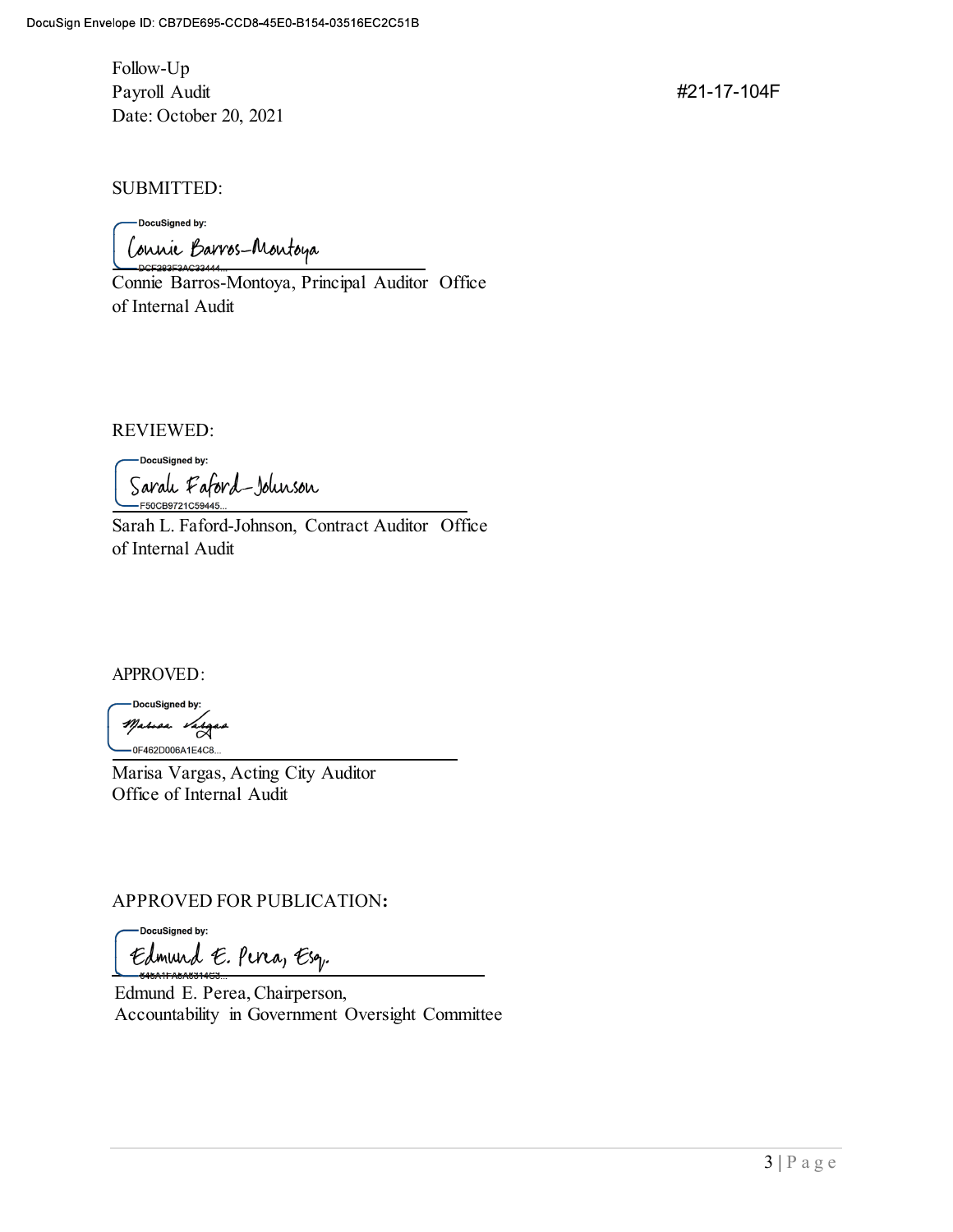| Recommendation                                                                                                                                                                                                                                                                                                                                                                                                                                                                                                                                                                          | Responsible<br>gency                                | Department Response                                                                                                                                                                                                                                                                                                                                                                                                                                                                                                                                                                                                                                | <b>OIA</b> Conclusion                                                                                                                                                                                                                                                                                                                                                                                                                                                                                                                                                                                                                                                                                                      | Status<br>te rmin                              |
|-----------------------------------------------------------------------------------------------------------------------------------------------------------------------------------------------------------------------------------------------------------------------------------------------------------------------------------------------------------------------------------------------------------------------------------------------------------------------------------------------------------------------------------------------------------------------------------------|-----------------------------------------------------|----------------------------------------------------------------------------------------------------------------------------------------------------------------------------------------------------------------------------------------------------------------------------------------------------------------------------------------------------------------------------------------------------------------------------------------------------------------------------------------------------------------------------------------------------------------------------------------------------------------------------------------------------|----------------------------------------------------------------------------------------------------------------------------------------------------------------------------------------------------------------------------------------------------------------------------------------------------------------------------------------------------------------------------------------------------------------------------------------------------------------------------------------------------------------------------------------------------------------------------------------------------------------------------------------------------------------------------------------------------------------------------|------------------------------------------------|
| $\mathbf{the}$<br><b>KRONOS</b> until the date<br>$\frac{1}{2}$<br>data can be altered as<br>o the end of each pay<br>should review internal<br>for each of the phases in which<br>KRONOS system prior<br>documentation and approvals<br>processes, and assign<br>PeopleSoft after the<br>lata is pushed from<br>bility to maintain<br>bayment date by<br>after<br>develop internal<br>Administration's<br>Payroll staff.<br>of payment.<br>PeopleSoft<br>below:<br>period.<br>1. DMD<br>controls,<br>responsi<br>control<br>outlined<br>payroll<br>$\bullet$<br>$\bullet$<br>$\bullet$ | De partment of<br>Development<br>Municipal<br>(DMD) | prior to the end of each pay period by the<br>(See attached Payroll/Timekeeper Duties<br>audited after payroll closes for accuracy.<br>"why" changes are made in PeopleSoft.<br>KRONOS is unable to accept scanned<br>DMD continues to monitor KRONOS<br>information and provide comments on<br>Each division timekeeper verifies the<br>Supervisors and timekeepers of each<br>(See sample of attached TCD report)<br>and Auditing Payroll documentation)<br>A Time Card Detail (TCD) report is<br>uploaded to the City's X drive since<br>Documentation are submitted as it<br>pertains to specific pay codes and<br>documentation.<br>division. | and<br>(OIA) verified with DMD that the<br>Administrative Services (DFAS),<br>https://sharepoint.cabq.gov/dfas/a<br>rt.aspx#/Training/Forms/AllItems<br>ccounting/payroll/ layouts/15/sta<br>which can be located at the links<br>emphasized on basic definitions,<br>Effective July 21, 2017 Central<br>and deadlines, destination<br>Payroll, which is a Division of<br>accruals, most common errors<br>department follows the policy<br>procedures of Central Payroll<br>Training Manual and training<br>implemented the Timekeeper<br>The Office of Internal Audit<br>of entries, code pairs, leave<br>encountered, and reports.<br>Department of Finance &<br>slides. The training slides<br>below.<br>rules<br>xdsp. | Oontested<br><b>X</b> Closed<br>Open<br>$\Box$ |
|                                                                                                                                                                                                                                                                                                                                                                                                                                                                                                                                                                                         |                                                     |                                                                                                                                                                                                                                                                                                                                                                                                                                                                                                                                                                                                                                                    | https://www.cabq.gov/humanreso<br>employee-rules-regulations<br>urces/city-of-albuquerque-                                                                                                                                                                                                                                                                                                                                                                                                                                                                                                                                                                                                                                 |                                                |
|                                                                                                                                                                                                                                                                                                                                                                                                                                                                                                                                                                                         |                                                     |                                                                                                                                                                                                                                                                                                                                                                                                                                                                                                                                                                                                                                                    | https://www.cabq.gov/humanreso<br>urces/bargaining-unit-contracts                                                                                                                                                                                                                                                                                                                                                                                                                                                                                                                                                                                                                                                          |                                                |
|                                                                                                                                                                                                                                                                                                                                                                                                                                                                                                                                                                                         |                                                     |                                                                                                                                                                                                                                                                                                                                                                                                                                                                                                                                                                                                                                                    | Timekeeper Training Manual and<br>Specially, OIA reviewed the<br>internal controls of the                                                                                                                                                                                                                                                                                                                                                                                                                                                                                                                                                                                                                                  |                                                |

DocuSign Envelope ID: CB7DE695-CCD8-45E0-B154-03516EC2C51B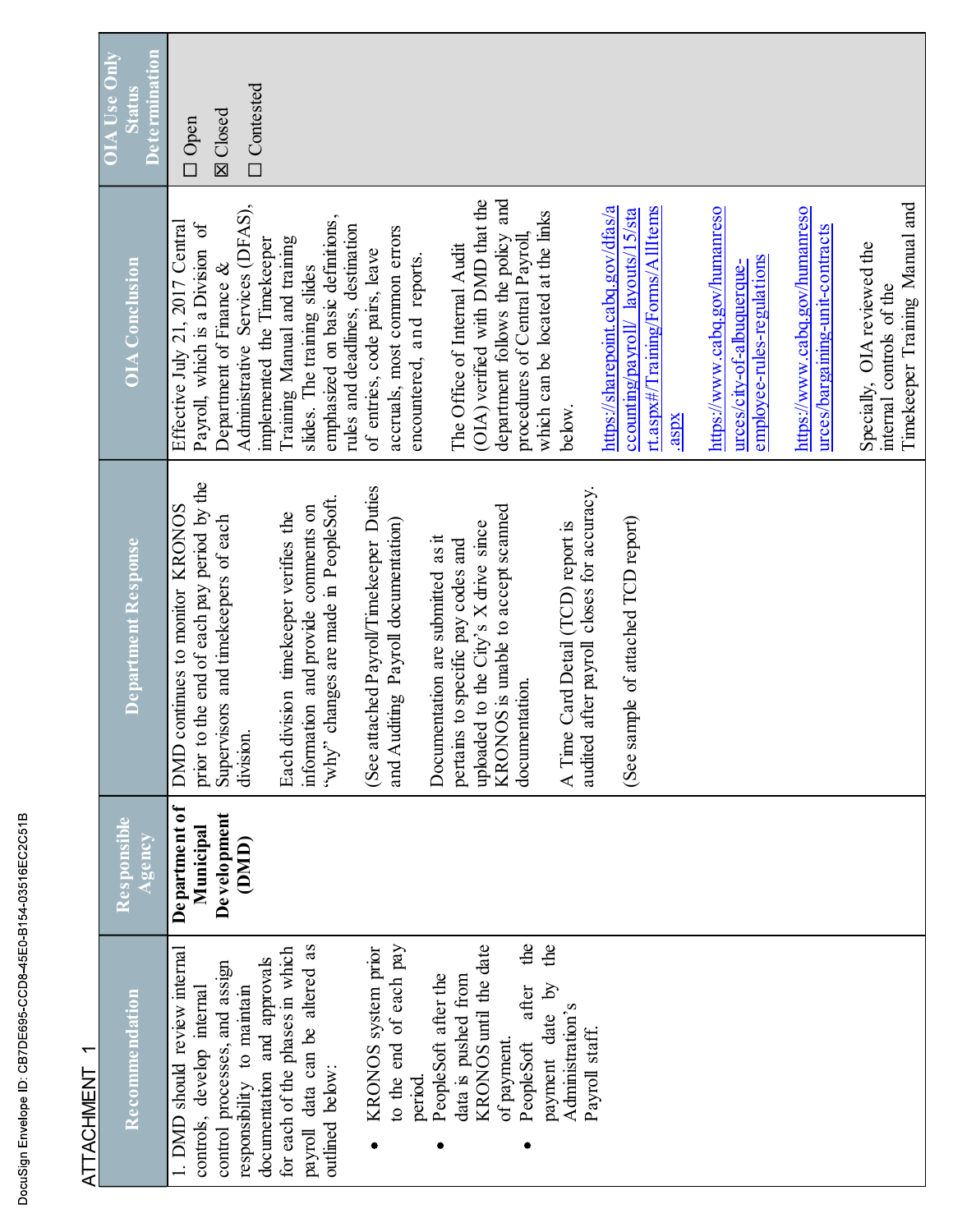| ATTACHMEN1                                                                                                                                                                                                                                                                                                                                                                                                                                                                     |                                                                           |                                                                                                                                                                                                                                                                                                                                                                                                                                                                                                                                                                                                           |                                                                                                                                                                                                                                                                                                                                                                                                                                                                                                                                                                                                          |                                            |
|--------------------------------------------------------------------------------------------------------------------------------------------------------------------------------------------------------------------------------------------------------------------------------------------------------------------------------------------------------------------------------------------------------------------------------------------------------------------------------|---------------------------------------------------------------------------|-----------------------------------------------------------------------------------------------------------------------------------------------------------------------------------------------------------------------------------------------------------------------------------------------------------------------------------------------------------------------------------------------------------------------------------------------------------------------------------------------------------------------------------------------------------------------------------------------------------|----------------------------------------------------------------------------------------------------------------------------------------------------------------------------------------------------------------------------------------------------------------------------------------------------------------------------------------------------------------------------------------------------------------------------------------------------------------------------------------------------------------------------------------------------------------------------------------------------------|--------------------------------------------|
| Recommendation                                                                                                                                                                                                                                                                                                                                                                                                                                                                 | Responsible<br>Agency                                                     | Department Response                                                                                                                                                                                                                                                                                                                                                                                                                                                                                                                                                                                       | <b>OIA</b> Conclusion                                                                                                                                                                                                                                                                                                                                                                                                                                                                                                                                                                                    | <b>Status</b><br>$\bar{\bar{\mathbf{5}}}$  |
|                                                                                                                                                                                                                                                                                                                                                                                                                                                                                |                                                                           |                                                                                                                                                                                                                                                                                                                                                                                                                                                                                                                                                                                                           | prior to the end of each pay period<br>responsibilities for the timekeeper<br>The Timekeeper Training Manual<br>pertained to the recommendations.<br>considers this recommendation<br>such as running queries and to<br>OIA<br>Timekeeper Training Manual<br>further details instructions on<br>and training slides contained<br>and Training slides as they<br>instructions and<br>approving payable time.<br>checking for errors. The<br>detailed<br>closed.                                                                                                                                           |                                            |
| supervisors are reviewing<br>and approving KRONOS<br>2. The CAO should develop a<br>policy to clarify the process for<br>and approving time<br>Review approval reports<br>pay period prior to<br>timecards by the end of<br>supervisors that are not<br>Ensure employees and<br>approving timecards.<br>and communicate to<br>payroll processing.<br>in KRONOS.<br>for both employees and<br>employees and<br>DMD should<br>each<br>supervisors<br>reviewing<br>$\bullet$<br>٠ | Services (DFAS)<br>De partment of<br><b>Administrative</b><br>Finance and | from KRONOS to remind them to approve<br>DMD timekeepers also remind employees<br>and approve their time in KRONOS on a<br>OIA discerned that this recommendation<br>timekeeper training. As such, a response<br>and supervisors that they need to review<br>Supervisors receive ongoing training on<br>All employees receive an email directly<br>timesheets at the end of the pay period.<br>This includes the process of<br>payroll processes and procedures as<br>was not requested from the CAO.<br>was met with the creation of the<br>approving timecard.<br>regular basis.<br>Per DMD:<br>needed. | OIA with a sample of the<br>by step process for reviewing and<br>Manual included a step<br>TCD report that is ran at the end<br>of the pay period, a summary of<br>reminder email that is sent to all<br>employees at the end of the pay<br>payroll auditing responsibilities,<br>OIA considers<br>KRONOS timesheet approval<br>and a summary of timekeeper<br>employees and supervisors in<br>OIA verified the Timekeeper<br>this recommendation closed.<br>period. In addition, DMD<br>OIA obtained a copy of a<br>approving time for both<br>responsibilities.<br>Peoplesoft.<br>provided<br>Training | Omtested<br><b>⊠</b> Closed<br>$\Box$ Open |

DocuSign Envelope ID: CB7DE695-CCD8-45E0-B154-03516EC2C51B